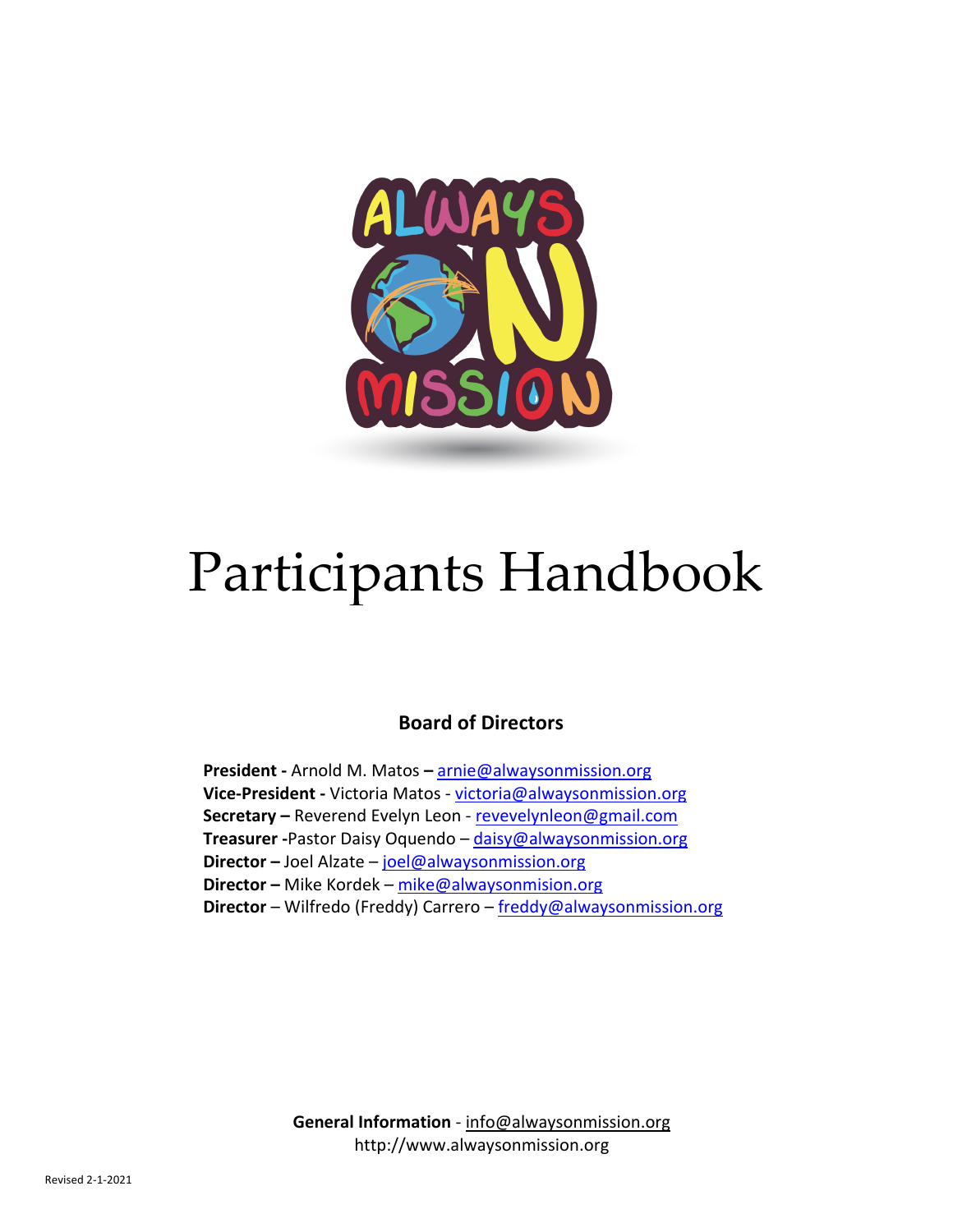# **General Information**

Prior to acceptance to volunteer with an Always On Mission Team, the following forms need to be submitted at least 90 days prior to your departure date:

- **◆ Volunteer Application Form**—all volunteers are required to complete the application. Our Director of Missions will review the application. Acceptance of your application is at the discretion of Always On Mission.
- **\*** Background check All volunteers are required to fill out a background check to travel with Always On Mission (No exceptions). This form will be made available to you electronically by our recruiting team in advance and must be completed. If there are questions or concerns about your background check, you will be contacted.
- **◆ Release of Liability Form** this form needs be signed and submitted before departure.
- v **A copy of your passport** your passport must be valid for at least 6 months beyond your anticipated return date.
- v **All Fees** must be paid by check or money order by set times and dates. The fee will cover the following:
	- airfare
	- lodging
	- transportation to and from the airport
	- food three meals per day will be provided
	- clean drinking water
	- translation services
	- travel insurance

You are also responsible for the following:

- $\triangle$  A negative COVID-19 test within 72 hours of departure date
- $\triangleleft$  At this time, all team members must be full vaccinated for COVID-19.
- $\triangleleft$  Your own meals in the airports
- $\triangleleft$  Registration with the US Embassy before your departure is strongly recommended.
- $\cdot$  You can see recommended vaccines by accessing the CDC website at **http://wwwnc.cdc.gov/travel/**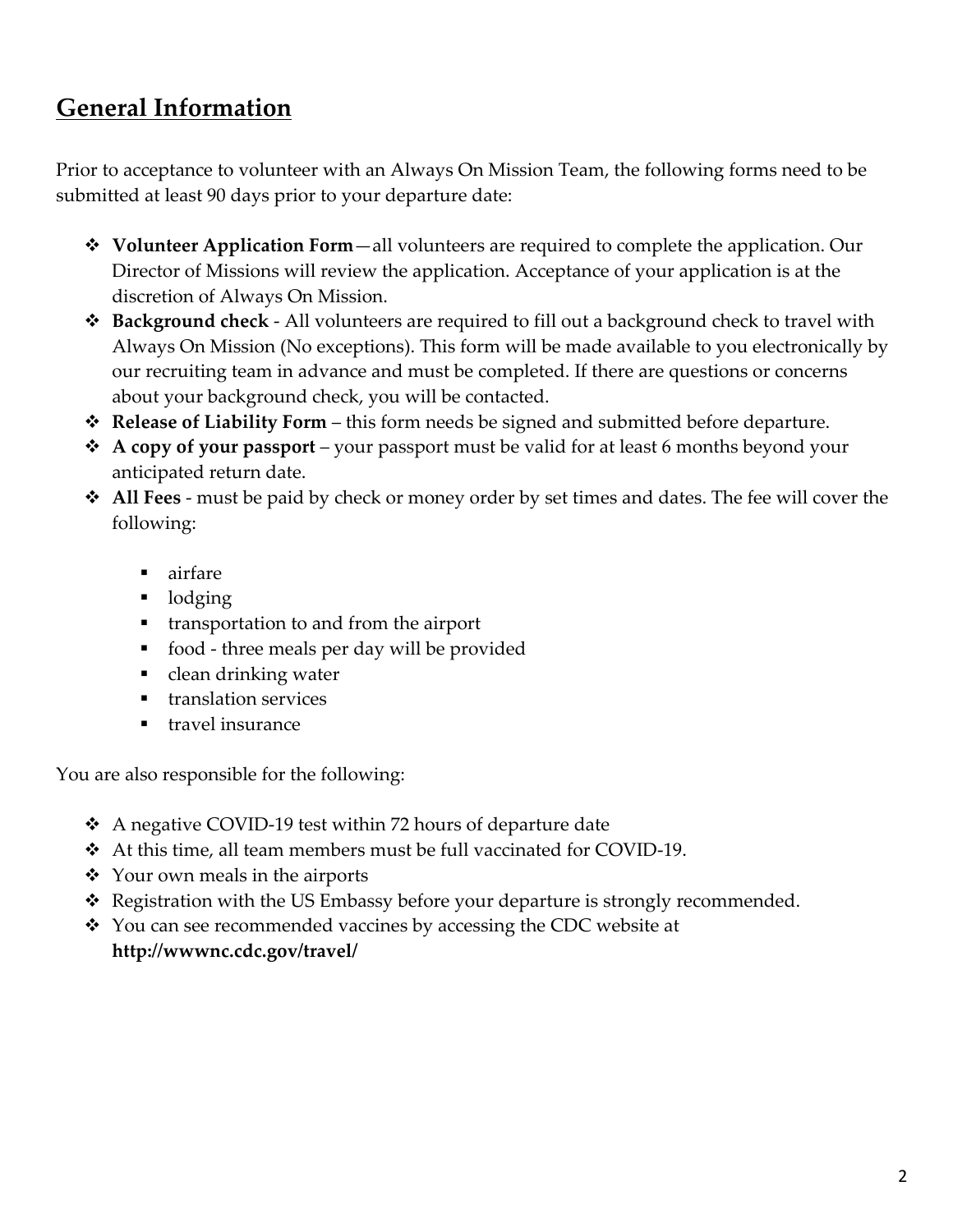# **Personal Conduct**

- $\div$  Dress code Dress modestly, and attempt to gain understanding of what is acceptable and not acceptable to the people you will be working with so that you can comply with their standards of appropriate attire.
	- § **NO** miniskirts, **NO** shorts, **NO** sleeveless shirts or low cut shirts. Sleeping attire should also be modest and conservative, including nothing revealing. Our desire is to represent the God we serve well and appropriately.
- $\triangleleft$  Alcohol, tobacco, drugs and foul language There will be no consumption of alcoholic beverages or the use of drugs during your stay. Any infraction in this area is grounds for immediate dismissal, at your own expense. Please refrain from use of foul language or language that might be misinterpreted negatively.
- $\cdot$  Male and Female boundaries everyone must use exercise judgement when interacting with opposite sex volunteers, nationals.
- $\mathbf{\hat{P}}$  Please refrain from any activity that could be construed as a romantic interest toward a national. Certain activities that seem acceptable in your own culture may be inappropriate in others.
- $\cdot$  Correction There may come a time where the team leader will provide correction or feedback to you. Please keep an open mind and be willing to receive it. It will always be done humbly and in love.
- $\triangleleft$  Cultural Sensitivity This is a process that requires awareness and commitment on your part. It is not an end product that occurs after pre-trip meetings but is an active process of learning and practicing over time. When you work with different ethnic and cultural groups, you may practice cultural sensitivity by…
	- Developing a cultural awareness that includes recognizing the value of the people's diversity. It also includes an honest assessment of one's biases and stereotypes. Acquiring knowledge of the culture you will be visiting during your trip. It is important to understand other cultures including their norms, values worldviews, and the practicality of their everyday life.
	- Developing your cross-cultural skills. Do not assume that ethnic and cultural differences are insignificant.
	- Develop your skills through interaction and experience in the field.
	- Following directions Please do not question the leader when given instructions. There may be times when we will need to react quickly to keep the entire group safe.
	- Taking pictures is a great way to capture memories of the trip, however, you must ask permission and remain sensitive to the foreign nationals and respect their privacy.
	- Never give money to a foreign national. If the Lord wants you to bless someone discuss it with you team leader.
	- This is a time to disconnect from technology, please refrain from cellular phone use during the outreaches and group devotionals.
- $\div$  Sleeping arrangements Women and men will be sleeping in different areas, there may be an exception for married couples at the discretion of the team leaders.
- $\cdot \cdot$  Undressing Please change in the bathroom.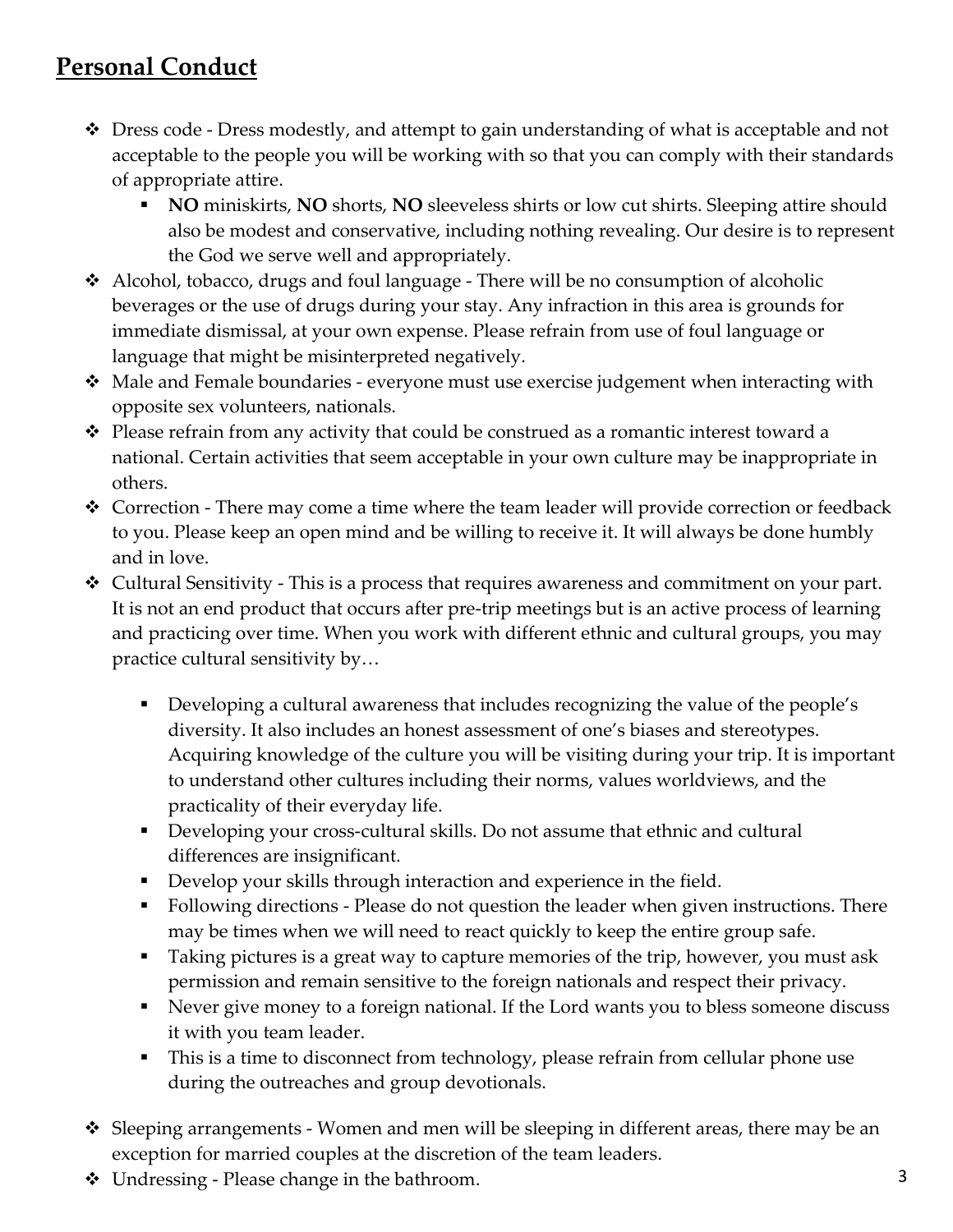# **Eat and drink safely**

Unclean food and water can cause travelers' diarrhea and other diseases. Reduce your risk by sticking to safe food and water habits.

- v **Eat -** Food that is cooked
	- Only fruits and vegetables you have washed in clean water or peeled yourself
- v **Don't Eat**
	- Food from street vendors
	- Raw or soft-cooked (runny) eggs
	- Raw or undercooked (rare) meat or fish
	- Unwashed or unpeeled raw fruits and vegetables
	- § Unpasteurized dairy products
- v **Drink**
	- Bottled water that is sealed
	- Water that has been disinfected
	- Ice made with bottled or disinfected water
	- Carbonated drinks
	- Hot coffee or tea

#### v **Don't Drink**

- Tap or well water
- Ice made with tap or well water
- Drinks made with tap or well water (such as reconstituted juice)
- Unpasteurized milk

#### **Take Medicine**

Talk with your doctor about taking prescription or over-the-counter drugs with you on your trip in case you get sick.

 $\cdot$  You may want to ask your doctor for Ciprofloxacin an antibiotic used to treat a number of bacterial infections as well as traveler's diarrhea.

#### **Information on doing mission work or disaster relief**

A natural disaster may contaminate food and water sources. Make sure to eat and drink only things that have come from a reliable source.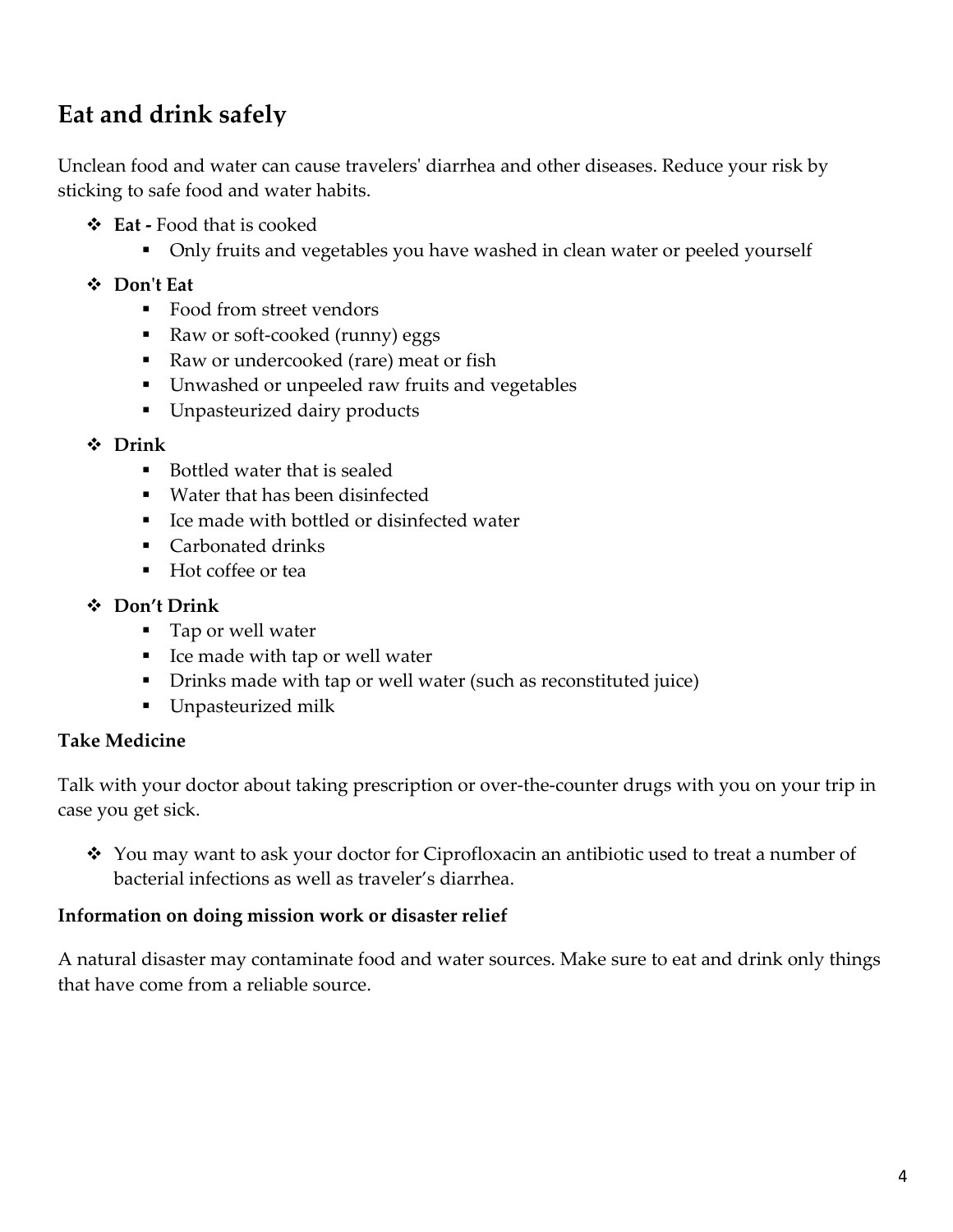# **Prevent bug bites**

Bugs (like mosquitoes, ticks, and fleas) can spread a number of diseases. Many of these diseases cannot be prevented with a vaccine or medicine. You can reduce your risk by taking steps to prevent bug bites.

## v **What can I do to prevent bug bites?**

- Cover exposed skin by wearing long-sleeved shirts, long pants, and hats.
- Use an appropriate insect repellent (see below).
- Use permethrin-treated clothing and gear (such as boots, pants, socks, and tents).
- Do **not** use permethrin directly on skin.
- Use a bed net if the area where you are sleeping is exposed to the outdoors.

## v **What type of insect repellent should I use?**

- § **For PROTECTION AGAINST TICKS AND MOSQUITOES:** Use a repellent that contains 20% or more **DEET** for protection that lasts up to several hours.
- **FOR PROTECTION AGAINST MOSQUITOES ONLY: Products with one of the** following active ingredients can also help prevent mosquito bites. Higher percentages of active ingredient provide longer protection.
	- $\checkmark$  DEET
	- $\checkmark$  Picaridin (also known as KBR 3023, Bayrepel, and icaridin)
	- $\checkmark$  Oil of lemon eucalyptus (OLE) or PMD
	- $\times$  IR3535
	- $\checkmark$  Always use insect repellent as directed.

## v **What should I do if I am bitten by bugs?**

- Cleanse the area with soap and water.
- § Avoid scratching bug bites and apply hydrocortisone cream or calamine lotion to reduce the itching.
- Check your entire body for ticks after outdoor activity. Be sure to remove ticks properly.

## **Reduce your exposure to germs**

Follow these tips to avoid getting sick or spreading illness to others while traveling:

- Wash your hands often, especially before eating.
- $\cdot$  If soap and water aren't available, clean hands with hand sanitizer (containing at least 60% alcohol).
- \* Don't touch your eyes, nose, or mouth. If you need to touch your face, make sure your hands are clean.
- Cover your mouth and nose with a tissue or your sleeve (not your hands) when coughing or sneezing.
- $\cdot \cdot$  Try to avoid contact with people who are sick.
- $\cdot$  If you are sick, stay in your housing area, unless you need medical care.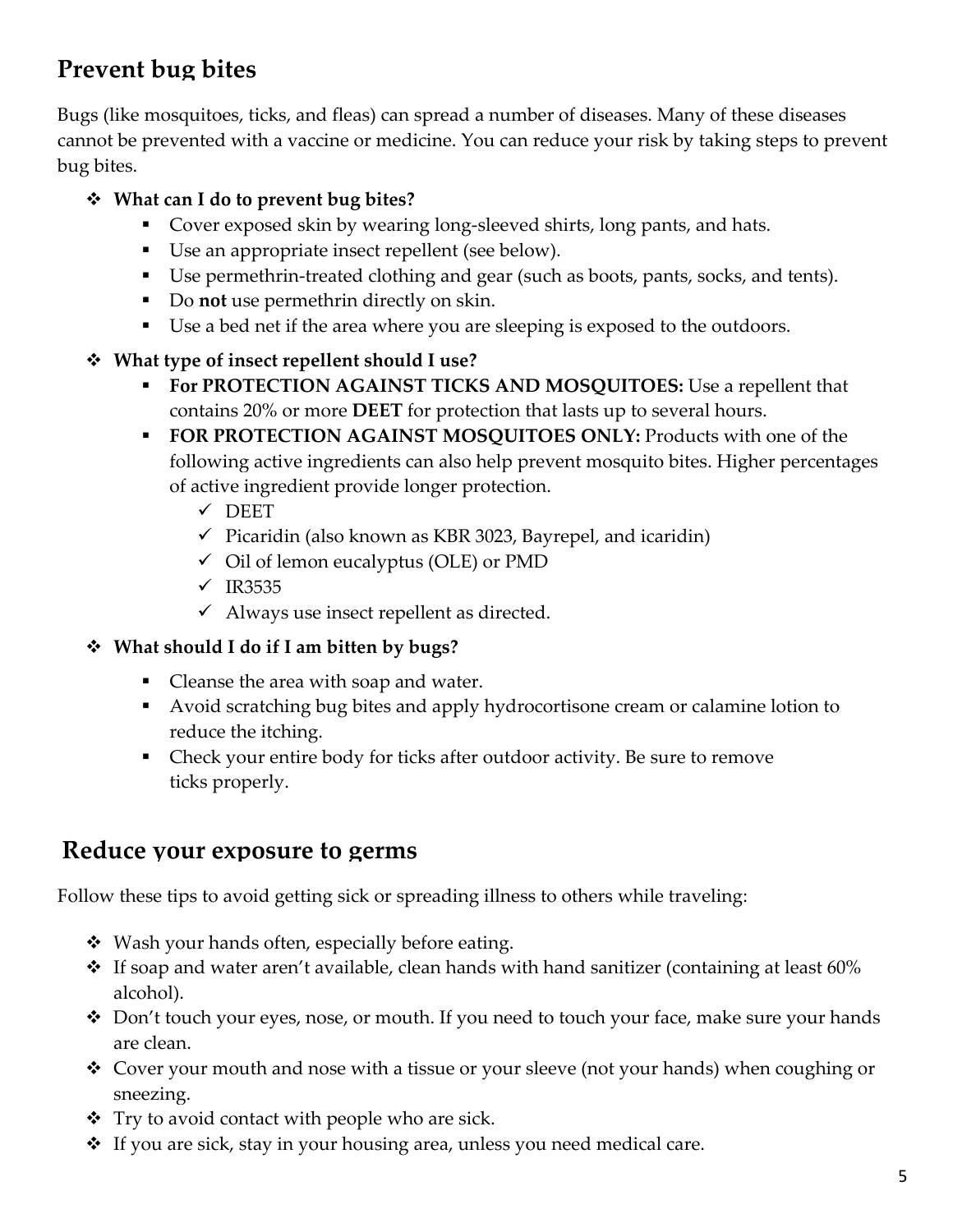# **Stay safe outdoors**

## **Take these steps to stay safe and healthy during your trip.**

- $\div$  Stay alert to changing weather conditions and adjust your plans if conditions become unsafe.
- $\div$  Prepare for activities by wearing the right clothes and packing protective items, such as bug spray, sunscreen, and a basic first aid kit.
- $\triangle$  Consider learning basic first aid and CPR before travel. Bring a travel health kit with items appropriate for your activities.
- ◆ Heat-related illness, such as heat stroke, can be deadly. Eat and drink regularly, wear loose and lightweight clothing, and limit physical activity during high temperatures.
	- If you are outside for many hours in heat, eat salty snacks and drink water to stay hydrated and replace salt lost through sweating.
- \* Protect yourself from UV radiation: use sunscreen with an SPF of at least 15, wear protective clothing, and seek shade during the hottest time of day (10 a.m.–4 p.m.).
- $\triangle$  Be especially careful during summer months and at high elevation. Because sunlight reflects off snow, sand, and water, sun exposure may be increased.
- ◆ Very cold temperatures can be dangerous. Dress in layers and cover heads, hands, and feet properly if you are visiting a cold location.
- v **Stay safe around water**
	- Swim only in designated swimming areas.
	- Do not swim in freshwater in developing areas or where sanitation is poor.
	- Avoid swallowing water when swimming. Untreated water can carry germs that make you sick.

## **Maintain Personal Security**

Use the same common sense traveling overseas that you would at home, and always stay alert and aware of your surroundings.

## v **Before you leave**

- Research your destination(s), including local laws, customs, and culture.
- **Monitor travel warnings and alerts and read travel tips from the US Department of** State.
- § Enroll in the **Smart Traveler Enrollment Program (STEP).**
- Leave a copy of your itinerary, contact information, credit cards, and passport with someone at home.
- Pack as light as possible and leave at home any item you could not replace.

## v **While at your destination(s)**

- Carry contact information for the nearest US embassy or consulate.
- Carry a photocopy of your passport and entry stamp; leave the actual passport securely in your hotel.
- Follow all local laws and social customs.
- Do not wear expensive clothing or jewelry.

## **Important Note**

• Carry contact information for a person who can be notified in an emergency.